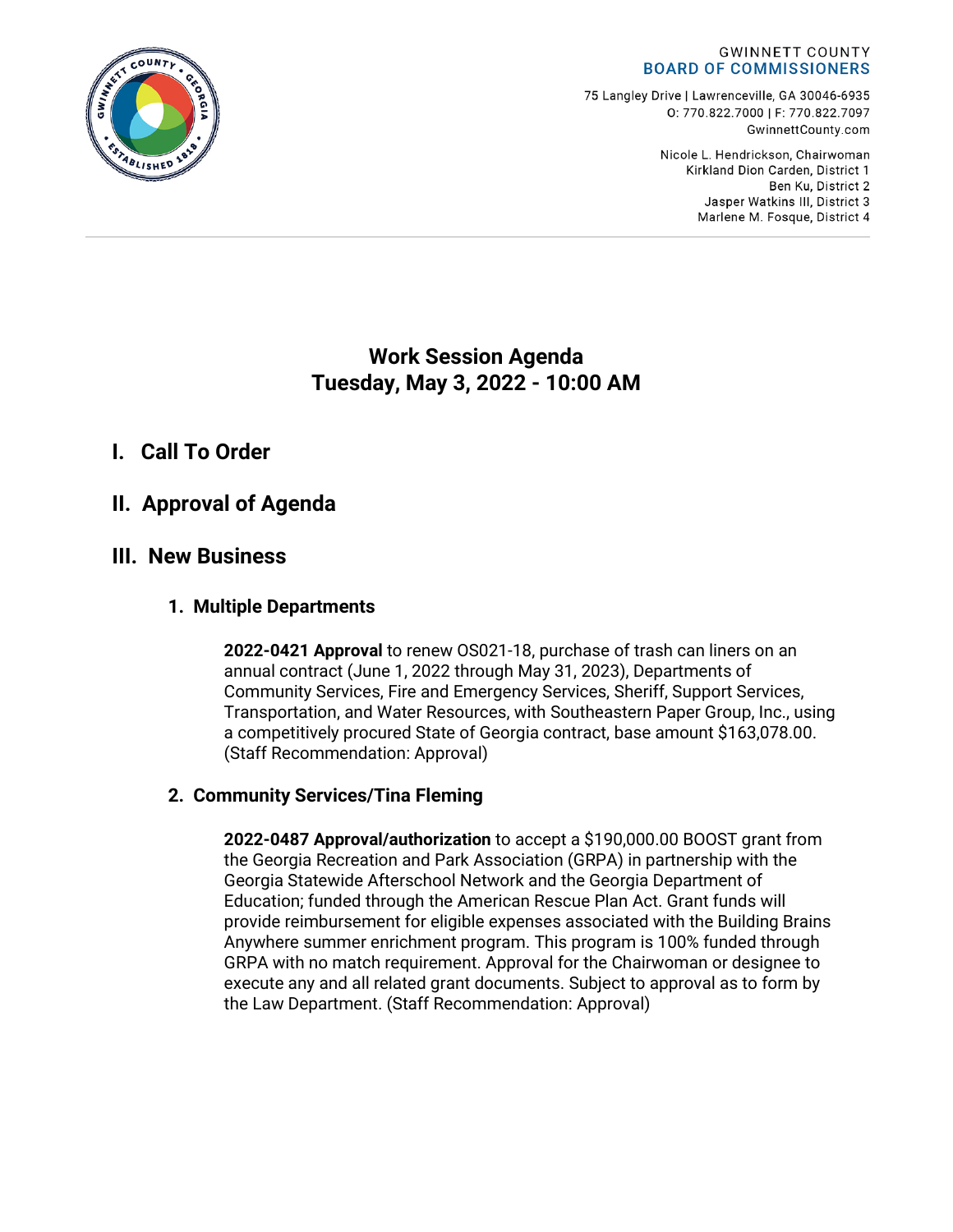# **Work Session Agenda Tuesday, May 3, 2022 - 10:00 AM Page 2**

## **III. New Business**

### **3. Financial Services/Buffy Alexzulian**

**2022-0434 Award RP011-22**, provide information technology and other internal auditing services on an annual contract (May 4, 2022 through May 3, 2023), to Global Solutions Group, Inc., base amount \$212,915.00 (negotiated cost savings of approximately \$800.00). Contract to follow award. Subject to approval as to form by the Law Department. (Staff Recommendation: Award)

**2022-0435 Approval** of tax digest corrections, including changes to the digest, additions, deletions and errors discovered during the billing and collection process of the Tax Assessors and Tax Commissioner's Office. Adjustments amount to an increase of assessed value in the amount of \$1,520,660.00, a decrease in assessed value of \$7,459,080.00 for a net decrease of \$5,938,420.00 for tax years 2016 through 2021. (Staff Recommendation: Approval) (Board of Assessors Approved on April 6, 2022, Vote 4-0)

**2022-0422 Approval/authorization** of the March 31, 2022 Monthly Financial Status Report and ratification of all budget amendments.

### **4. Fire Services/Russell S. Knick**

**2022-0436 Award OS016-22**, purchase of new SP95 aerial ladder truck, to Sutphen Corporation, \$1,439,415.53 (cost savings of \$58,350.47). This contract is funded by the 2017 SPLOST Program. (Staff Recommendation: Award)

#### **5. Human Resources/Adrienne McAllister**

**2022-0426 Approval** to renew RP012-19, provision of an Employee Assistance Program (EAP) and work-life services on an annual contract (January 1, 2023 through December 31, 2023), with Harris, Rothenberg International, Inc., dba Humana EAP and Work-Life Services, base amount \$212,651.36. (Staff Recommendation: Approval)

**2022-0428 Approval** to renew RP003-21, provision of a voluntary benefits program on an annual contract (January 1, 2023 through December 31, 2023), with ReliaStar Life Insurance Company, base amount \$844,918.68. This contract is entirely participant funded. (Staff Recommendation: Approval)

**2022-0431 Approval** to renew RP005-21, provision of life, accident and disability plans on an annual contract (January 1, 2023 through December 31, 2023), with Metropolitan Life Insurance Company dba MetLife, base amount \$3,829,541.10. This contract is funded 42% by participants. (Staff Recommendation: Approval)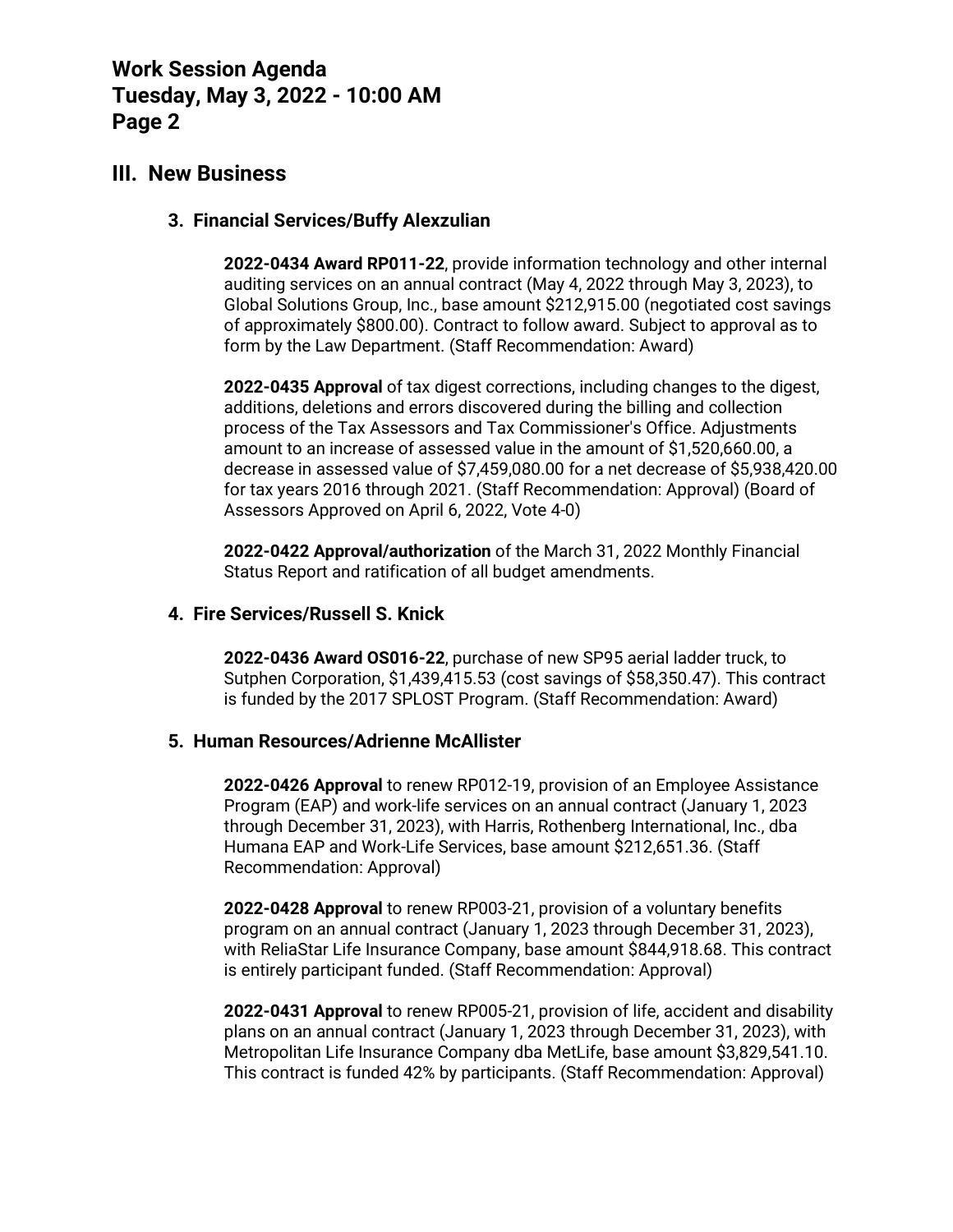# **Work Session Agenda Tuesday, May 3, 2022 - 10:00 AM Page 3**

# **III. New Business**

### **6. Information Technology Services/Dorothy Parks**

**2022-0433 Approval** to renew OS018-19, purchase of Cisco networking equipment and IT infrastructure products and services on an annual contract (July 16, 2022 through July 15, 2023), with Prosys Information Systems, Inc., using a competitively procured State of Georgia contract, base amount \$6,600,000.00. (Staff Recommendation: Approval)

## **7. Police Services/James D. McClure**

**2022-0425 Approval** to renew RP011-20, automated speed detection school zone safety program on an annual contract (June 1, 2022 through May 31, 2023), with RedSpeed Georgia, LLC, estimated revenue \$3,000,000.00. (Staff Recommendation: Approval)

### **8. Transportation/Lewis Cooksey**

**2022-0447 Award BL031-22**, provision of speed humps on an annual contract (May 3, 2022 through May 2, 2023), to Georgia Paving, Inc. and The Dickerson Group, Inc., base bid \$800,000.00. This contract is funded 37.5% by the 2017 SPLOST Program. (Staff Recommendation: Award)

**2022-0374 Approval/authorization** for the Chairwoman to execute an agreement with the Lilburn Community Improvement District (CID) regarding the US29/SR8 Lawrenceville Highway at Ronald Reagan Parkway Intersection Improvement project. The CID has requested mast arms with a smooth black finish and has agreed to contribute \$15,000.00 to the cost of the project. Subject to approval as to form by the Law Department.

## **9. Water Resources/Tyler Richards**

**2022-0370 Award BL016-22**, Middle Yellow River interceptor sewer improvements, phase I, to Site Engineering, Inc., amount not to exceed \$4,184,600.00. Contract to follow award. Subject to approval as to form by the Law Department. (Staff Recommendation: Award) (Water and Sewerage Authority Approved on April 11, 2022, Vote 5-0.)